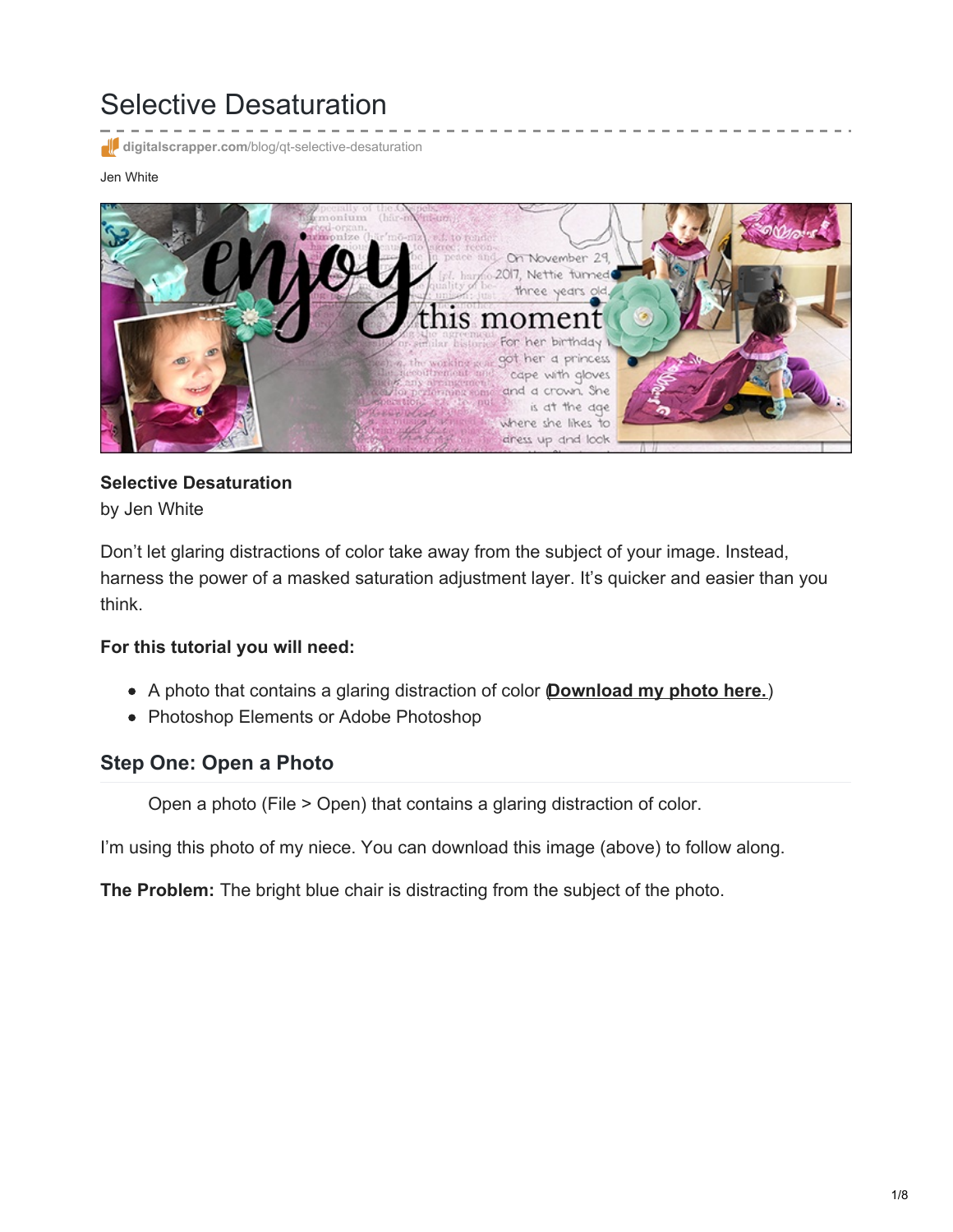

## **Step Two: Select the Distraction**

- Zoom into the distraction (Ctrl/Cmd +). To reposition the zoom, hold down the Space Bar and click and drag on the image.
- Get the Quick Selection tool.
- In the Tool Options, click on the Add To Selection icon. Uncheck Sample All Layers, but check Auto-Enhance.
- In the Tool Options, set the Size to 25 px. (PS: Open the Brush Picker and set the Size to 25 px.)

Note: The size of the brush may need to be adjusted depending on the size of the object you are selecting. The key is to set the brush size no larger than the area you are selecting.

On the image, click and drag to select as much of the offending color as possible.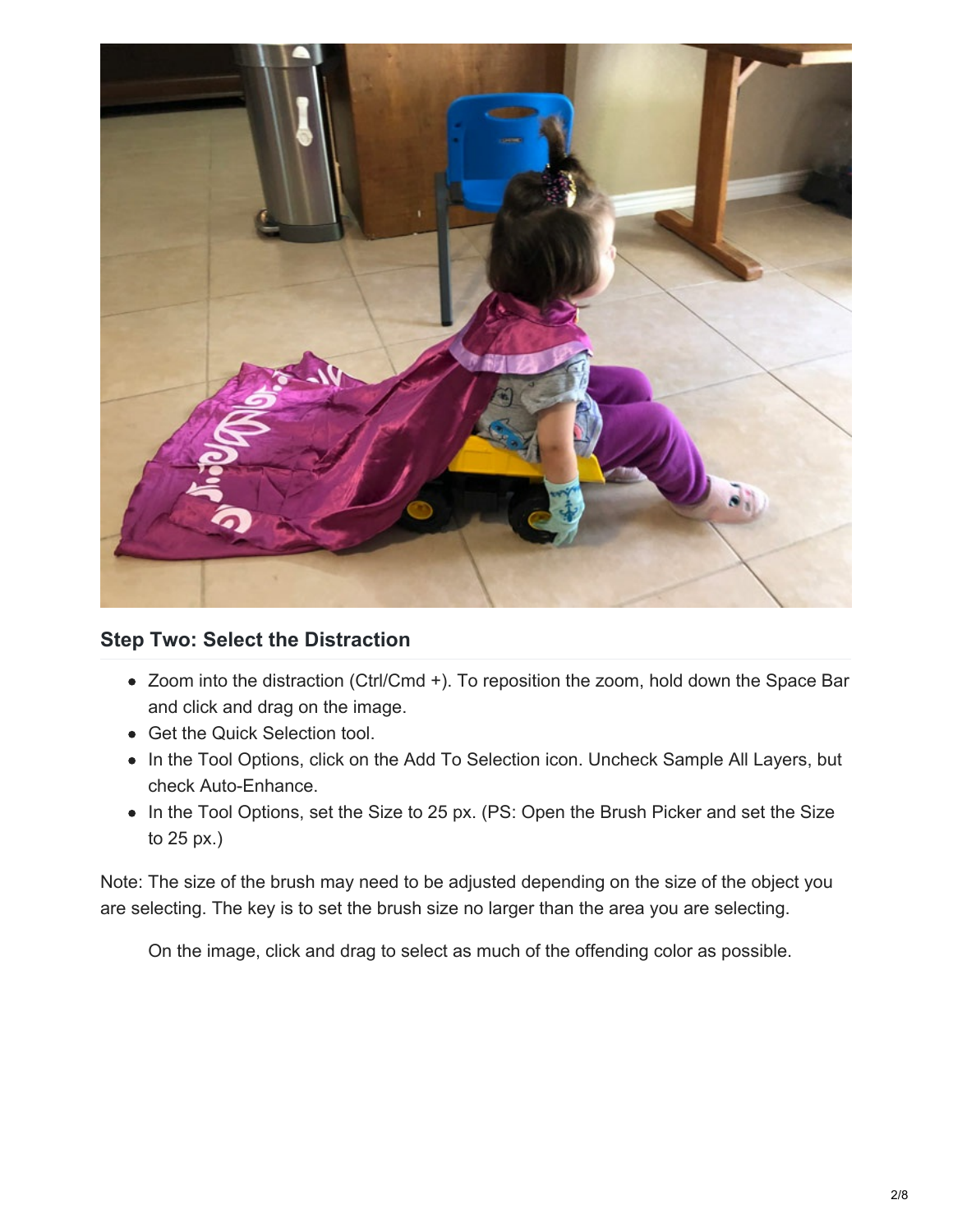

- To add areas to the selection outline, click and drag again.
- To remove areas from the selection outline, hold down the Alt key (Mac: Opt key) and click and drag.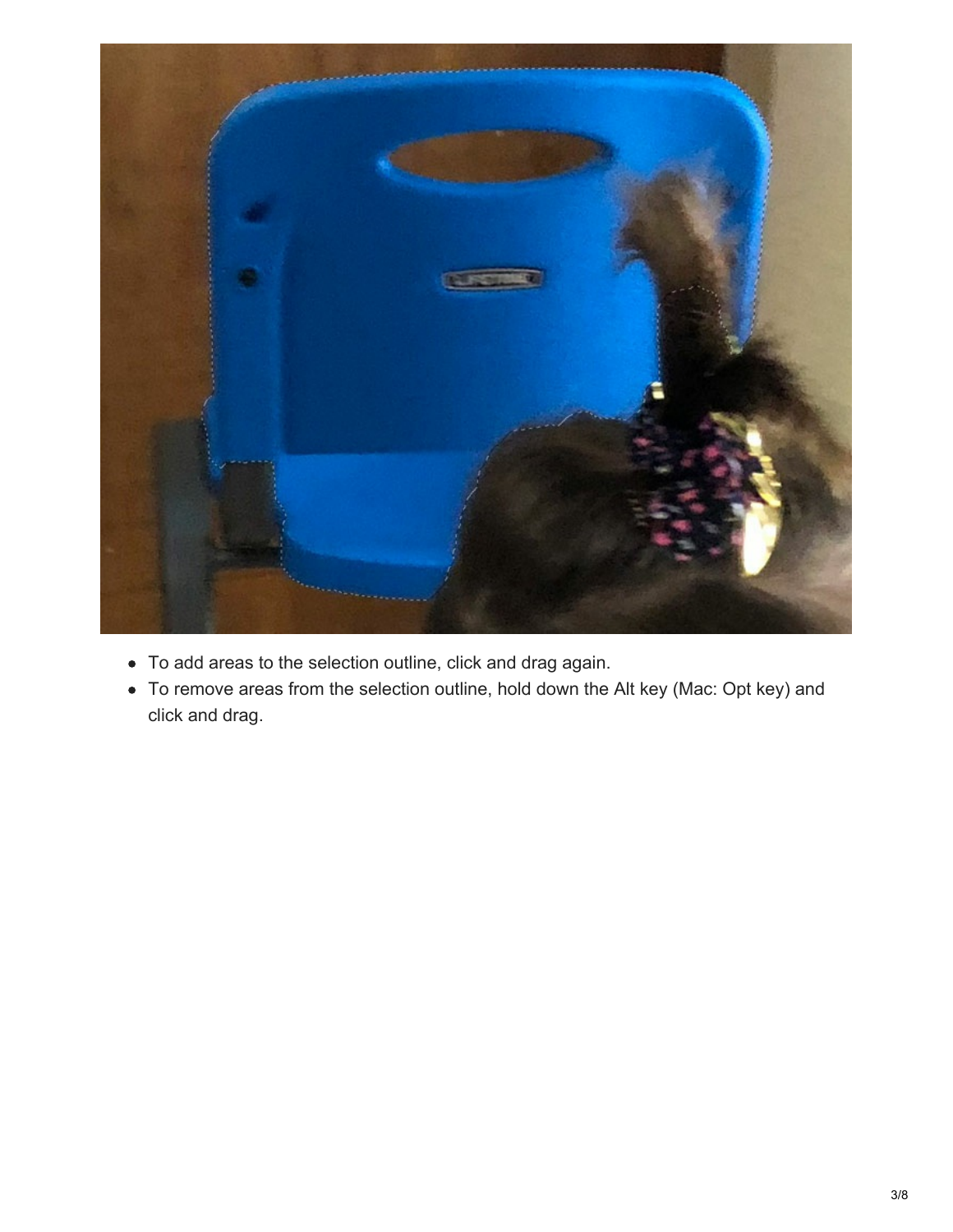

### **Step Three: Desaturate the Selected Area**

In the Layers panel, click on the Add New Fill or Adjustment Layer icon and choose Hue/Saturation.

A Hue/Saturation layer should appear in the Layers panel and contain a layer mask. The white parts of the mask (the reveal color) show what will be affected by the saturation adjustment about to be made.

The selection outline should have disappeared because of the layer mask.



In the Hue/Saturation (Properties) panel, move the Saturation slider all the way to the left.

That should have done a nice job removing most of the color, but you should notice that the edges of the masked area (the fringe) still contain the color you are trying to remove.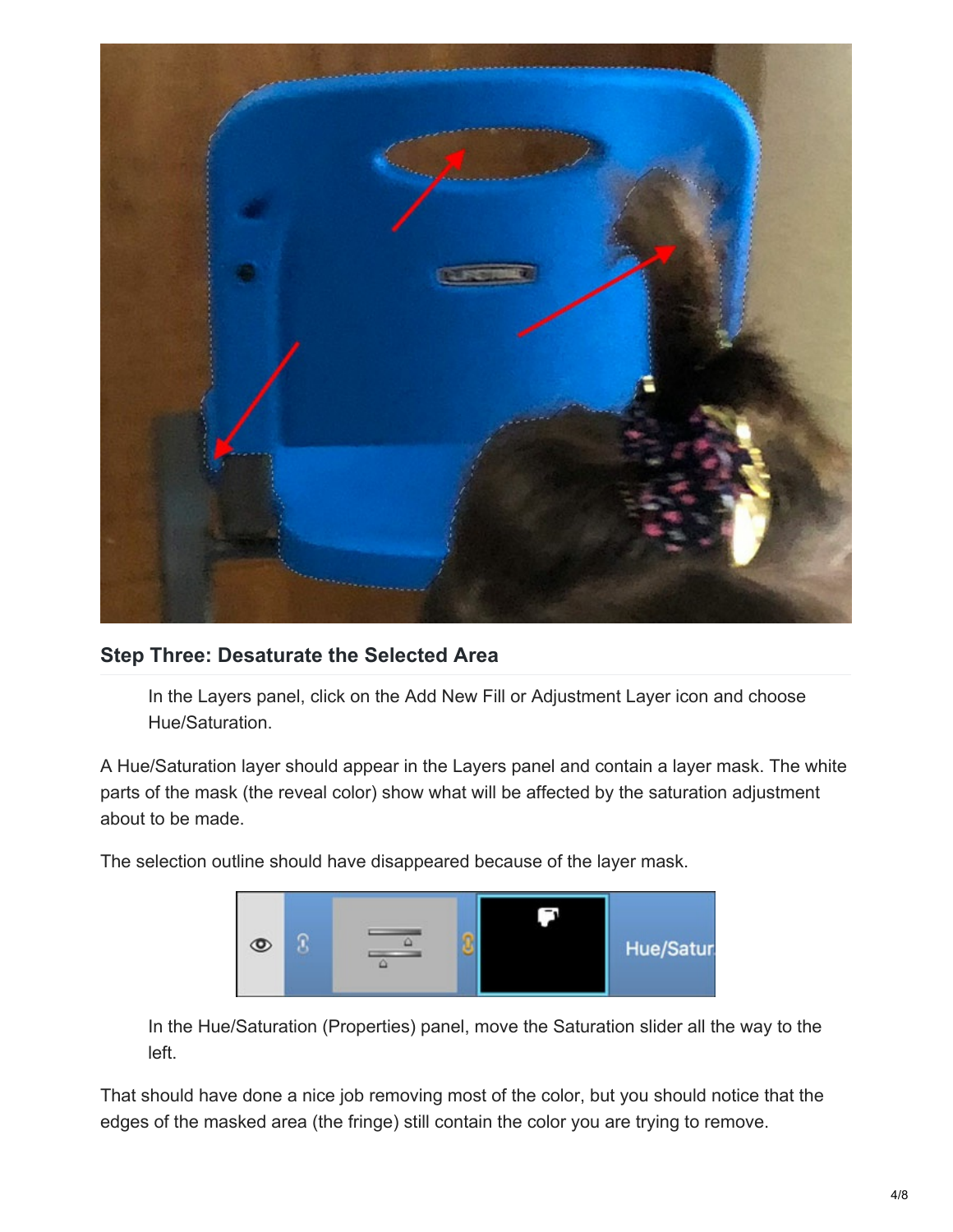In some cases the fringe is not very noticeable and you can let it go. But, if you'd like to remove the fringe, continue to step four.



# **Step Four: Remove the Fringe**

- Get the Brush tool.
- In the Tool Options, open the Brush Picker and choose a Round brush. Set the Size to 25 px, the Opacity to 100%, and the Mode to Normal. Open Brush Settings and set the Hardness to 50%. (PS: Also, set the Flow to 100%.)
- In the Layers panel, click on the layer mask of the Hue/Saturation layer.



- White should now be the Foreground Color Chip. If it is not, press the letter X to switch the Color Chips.
- On the image, VERY CAREFULLY click and drag to remove any additional color.

If you go too far and desaturate something that shouldn't be desaturated, press the letter X to brush with black instead of white.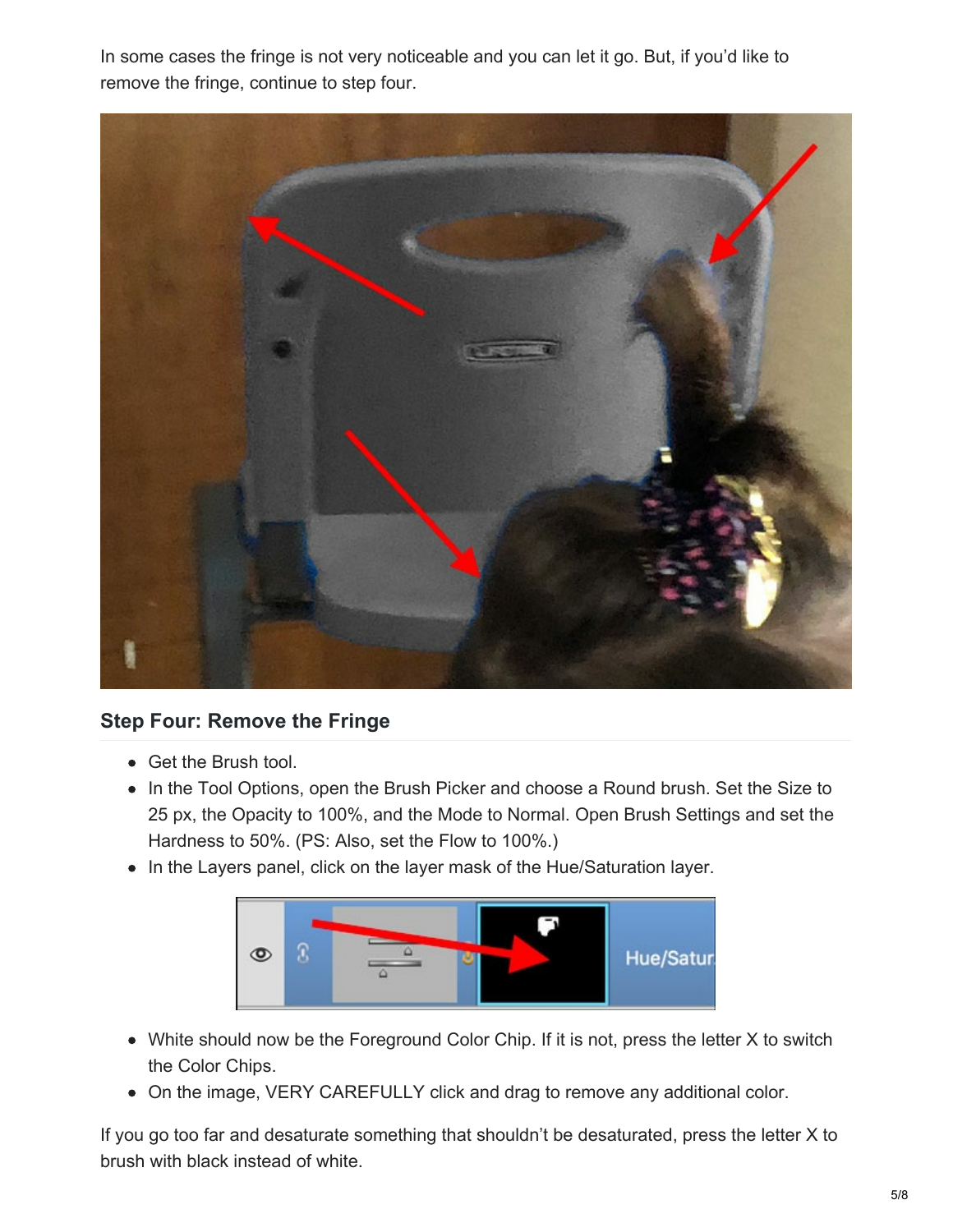

# **Step Five: Save the Image**

- Save the image (File > Save As) a JPEG file with a unique name.
- Close the working image without saving.

Here is what my image looked like before and after the change. I think it made a big difference on my finished scrapbook page.



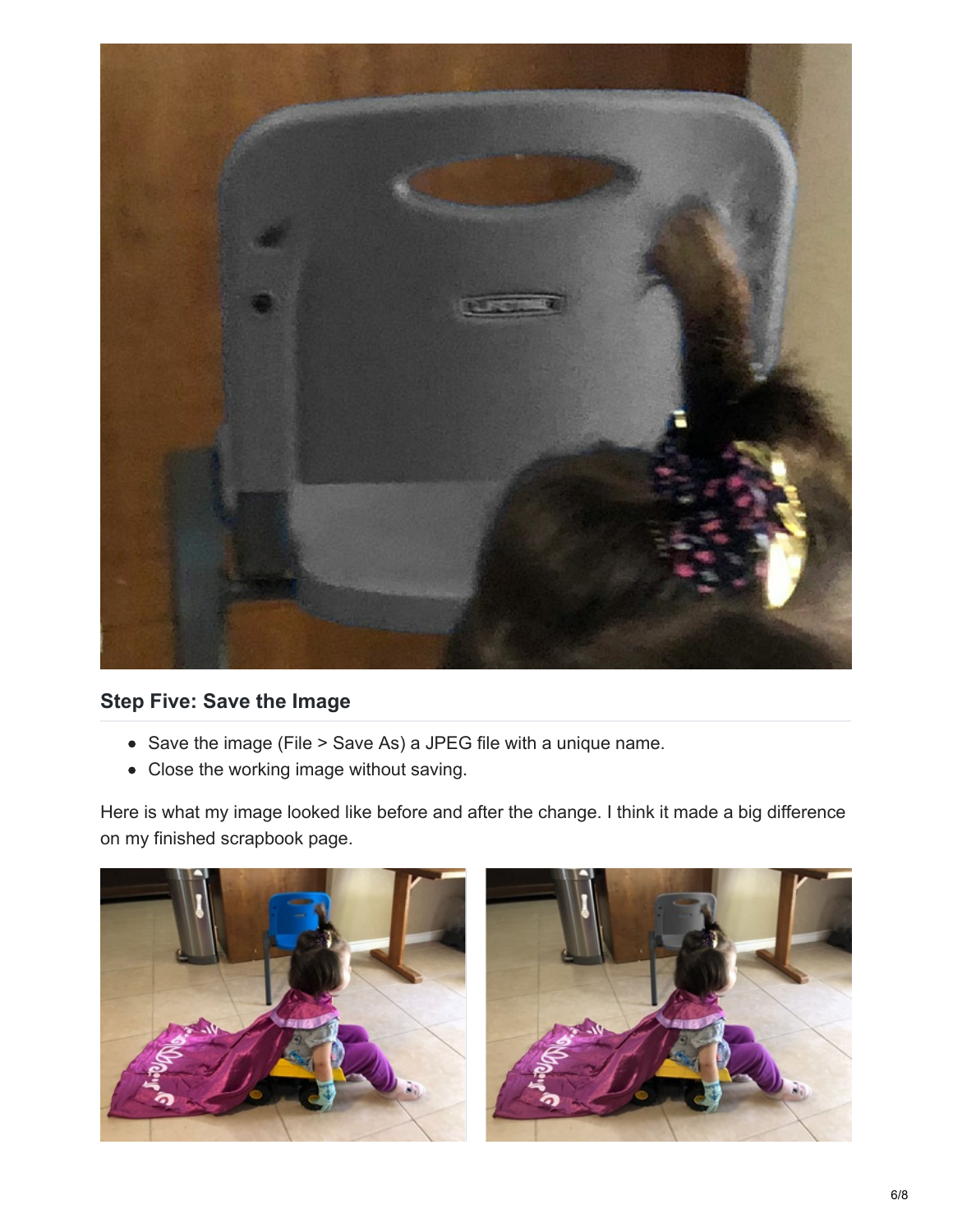

**Credits** Page: Enjoy This Moment by Jen White Photos: Jen White Tutorial: Selective Desaturation by Jen White Kits: SummerField-NataliDesigns, Musings-EtcByDanyale, StandOut-RedIvyDesigns, ArtPlayPaletteAiry-AnnaAspnes, ChasingDragonflies-BrandyMurry, BeautifulMorning-AmberShaw, Shine-SheilaReid, ShadyBerryBend-KrystalHartley Font: DJB ANNALISE